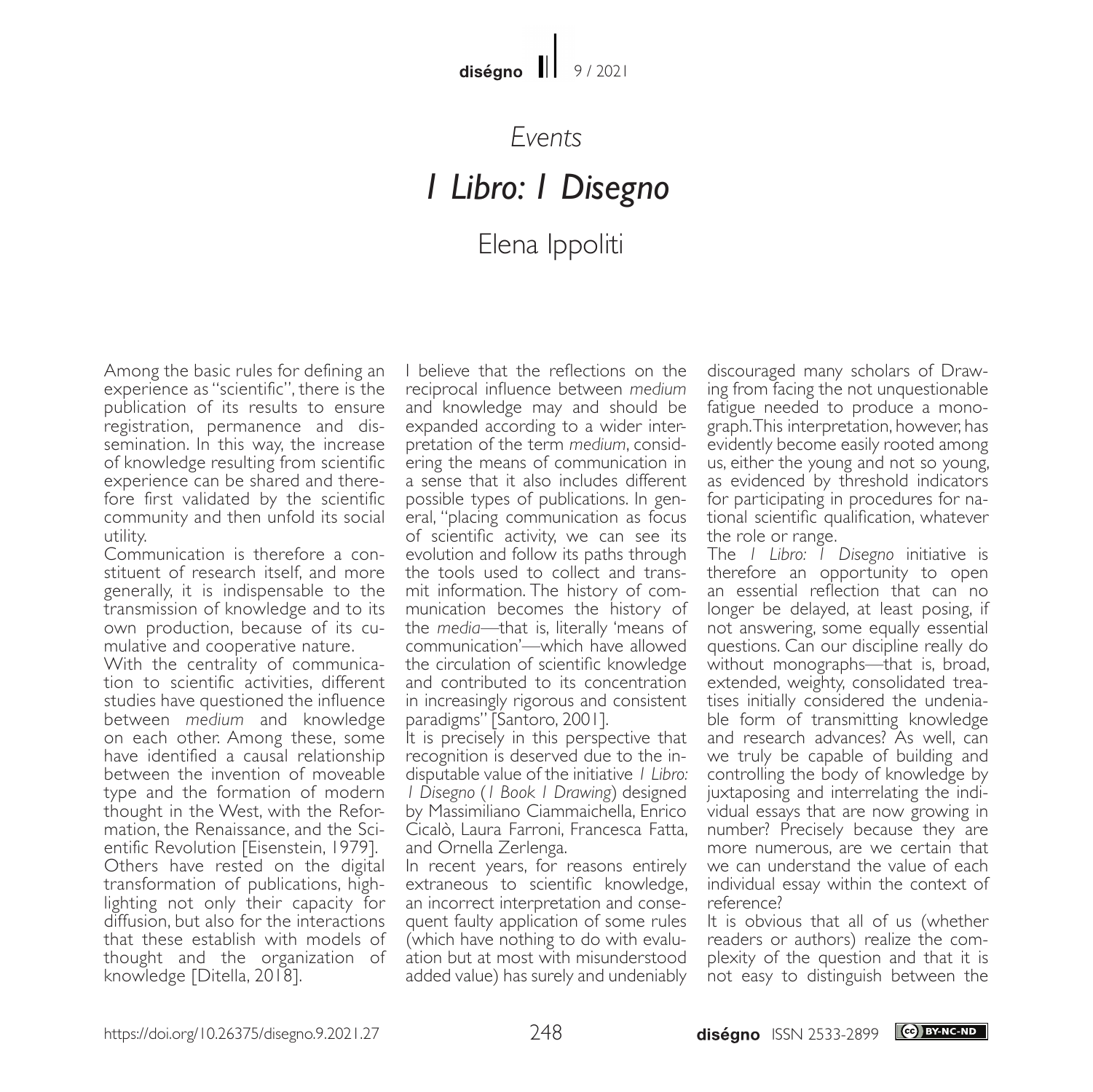librio-rapitulu piu<br>E Kater auibioliuo ) – Kara ambroline<br>– nia midji munuli<br>– nia phane andir<br>– life na principio<br>– amiadas ha pha am had a norma aminor unua s ann agu t bhais manair aona.<br>Sceitear à teacarí da nealtacha é e proceduir. Es ora ou uta irocdirica o e<br>a son giunto copulara chu tro utilita<br>cae va familiarea uta proca cattorni<br>coppos-uti libola s palpãe abulaçõ<br>lob doi nuto: er divinas loripotracia fludia conditant, legius<sup>9</sup> in veraib:<br>hiftarus-ouoloa luftraffe puincia<sup>6</sup> hittorico quoto a luttaffe puintafre<br>internacional different control and the puistaffe put control and the puistaffe<br>pure of gradient scheme puis puis and control and control and control and control<br>and control and control rdofffirme proagrafe en ur qui adguite<br>sufficiant - promae andific production<br>adjatemie gignalia proachia firme<br>prigiuse any bifiquite unitable firme<br>prigiuse any bifiquitation in the set of the property of their game and tamine with a contract for a point<br>plue maio anome fe for ab ovem<br>lumi-ladro doquées font manamérical<br>maio anome de point de contractes<br>quos ab souplations furonte anomena anomena<br>maio ab souplations furonte.<br>huisels seas buir illa trao inaubini buibs feculio-<br>odbraubilos miradiu-ur orbi tanta

 $\begin{tabular}{l|c|c|} \hline ingr\acute{a}F\acute{a}F\acute{a}F\acute{a}F\acute{a}F\acute{a}F\acute{a}F\acute{a}F\acute{a}F\acute{a}F\acute{a}F\acute{a}F\acute{a}F\acute{a}F\acute{a}F\acute{a}F\acute{a}F\acute{a}F\acute{a}F\acute{a}F\acute{a}F\acute{a}F\acute{a}F\acute{a}F\acute{a}F\acute{a}F\acute{a}F\acute{a}F\acute{a}F\acute{a}F\acute{a}F\acute{a}F\acute{a}F\acute{a$ an allgandrá pantumo cumo<br>an allgandrá pareir an alitopia<br>ir giguolophilae a lamolilimam<br>lotie madam vidar in labulo, qu  $\label{eq:2} The simulation function is a function of the number of both components, the probability function of the probability function, the probability function is the probability function. The probability function is the probability function, the probability function is the probability function, and the probability function is the probability function, and the probability function is the probability function, and the probability function is the probability function, and the probability function is the probability function, and the probability function is the probability function. The probability function is the probability function, and the probability function is the probability function, and the probability function is the probability function, and the probability function is the probability function, and the probability function is the probability function, and the probability function is the probability function.$ abis: huur? gaunii phicaror influent pue nat. Antunyo barahah at processor<br>fair a aplie avagelui-ur fora in value urina<br>fair a aplie avagelui-ur fora in value<br>antun arcara aux accorditar variories<br>antun-arcarafical antonio<br>propanilialacionus fonat. It inter

difficione di mbi guitare, a locareur

*Fig. 1. The Bible printed by Johannes Gutenberg, 1454/55, from the digital collection of the Harry Ransom Center of the University of Texas at Austin (Biblia latina, Vol. 1, fol. 1r, Epistle of St. Jerome, https://hrc.contentdm.oclc.org/digital/collection/ p15878coll100/id/2664/rec/1).*

different editorial types (research monograph, university textbooks, popular books). But we are certainly able to distinguish "an organic treatise from an improvised collection of previously edited essays, careful attention from the extemporaneous assembly of chapters, the translation of a text of capital importance for a given topic from the simple version of a book in another language" [Vademecum, 2020, p. 5]. Moreover, I believe that we all aspire to write a scientific monograph one day that can be read like a popular book and which also shows formidable strength

as a teaching supplement [Vade- mecum, 2020, p. 5], although we have all learned by now that "what mat- ters is not the finished product, but rather the method that generated it and the results obtained by its appli- cation" [Vademecum, 2020, ibid.].

These considerations create the framework for the initiative *1 Libro: 1 Disegno*, which, reinterpreting the condition of separation and turning it into an opportunity for coming together, led to a series of meetings last May to present and discuss books published by professors, researchers, and scholars in the scientific disciplinary sector ICAR/17-Disegno. Starting with the list of scientific publications by associates (which the UID has collected following a call based on voluntary reporting since 2016), the creators organized for this first edition a series of 7 online encounters generally held in the late afternoon on the last Friday of each month. I hree books were presented at each session (on one occasion there were four) which varied by field, subject, approach, etc., in order to gather the breadth of topics related to the discipline of Representation.

Aware of the difficulty of maintaining the interest in remote communication, communication that cannot draw on empathy due to the impossibility of appreciating all the presenters' styles, the organizers carefully studied the format of the encounters. After a brief opening and introduction by the organizers, each discussant had 30 minutes to present the volume, not in the usual way, but by interacting with the author, asking questions and suggesting points for reflection. A dense and lively dialogue therefore ensued for each book, nec- essarily starting—according to the

format designed by the organizers with a single image unknown to the author that the discussant has judged to best encompass the essence of<br>the book. Each encounter then ended with "questions from the public" proposed in the chat platform, which are synthesized and asked by the moderator.

In the first series of 7 meetings (held<br>on 28 May, 25 June, 16 July, 24 September, 29 October, 19 November, and 17 December), the discussants Fabrizio Agnello, Marinella Arena, Marcello Balzani, Laura Baratin, Cristiana Bartolomei, Stefano Bertocci, Marco Bevilacqua, Stefano Brusaporci, Emanuela Chiavoni, Stefano Chiarenza, Mara Capone, Agostino De Rosa, Edoardo Dotto, Marialinda Falcidieno, Giovanna Massari, Valeria Menchetelli, Anna Osello, Caterina Palestini, Rossella Salerno, Marta Salvatore, Alberto Sdegno, and Chiara Vernizzi presented 22 books by authors Giuseppe Antuono, Salvatore Barba, Alessandro Basso, Carlo Bianchini, Fabio Bianconi, Alessio Bortot, Jose Calvo-Lopez, Cristina Càndito, Alessandra Cirafici, Marco Filippucci, Andrea Giordano, Domenico Iovane, Elena Ippoliti, Marco Limongiello, Ana Lopez-Mozo, Alessandro Luigini, Francesco Maglioccola, Maria Martone, Cosimo Monteleone, Pablo Navarro-Camalonga, Ivana Passamani, Assunta Pelliccio, Manuela Piscitelli, Matteo Pontiglio Emilii, Luca Rossato, Daniele Rossi, Simona Scandurra, Roberta Spallone, Michele Valentino, Starlight Vattano, and Ornella Zerlenga.

As already mentioned, the initiative aims for a longer stride, so the organizers are already on the verge of preparing the second edition (the UID call to report volumes published in 2021 has already been issued), but not before reflecting on what